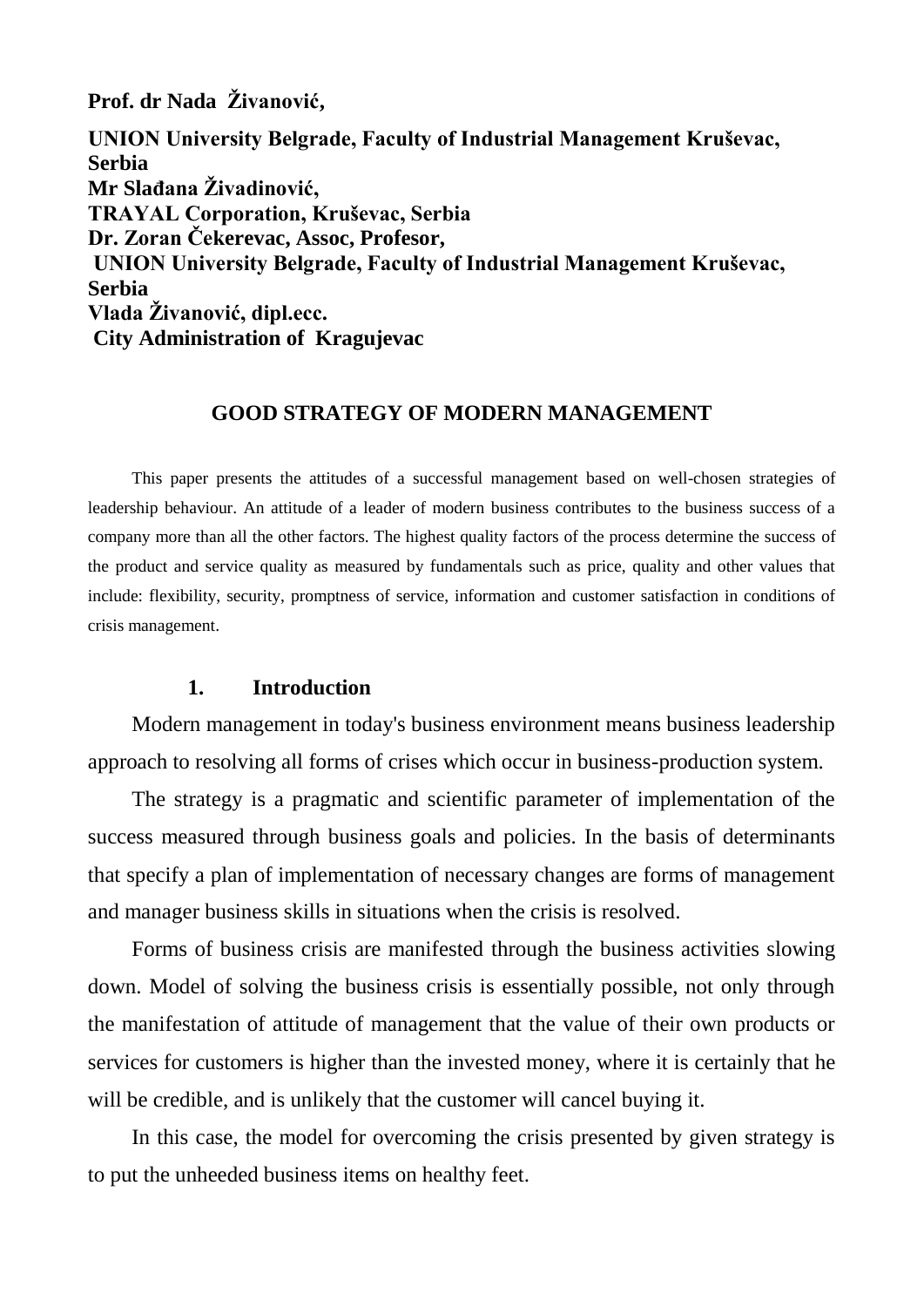Researches of large companies in the world show that the management of competing firms in the market seems credible, which means that they successfully and notably express their business strategy through two strategic factors for business, include: our **price** is an opportunity and we are of **the best quality.** This indicates that the competing companies are directed towards the same, and they all have right, too.

Is there a possibility in it for discovery of a good business philosophy?

We are searching for the answer in the key factor for the resolution of all forms of business crisis, and that in quality and attractive **information**. It is important for the management in their job to decide faster and more easily for the good start of all jobs in the process.

Basically, the following important question for management imposes which are the values that we can more offer to the customer?

### **2. Values - as a condition of survival in times of crisis**

Assuming that management knows the mathematics of business philosophy, as it is with price and quality of products and services as important factors, we have in mind an unreserved commitment of the special attention of management and managers.

Specifically, the strategic economy is clear and requires orientation to organizational measures of considering all the attitudes towards a new orientation. More detailed explanation of this process is related to facts showing that mathematics involves measurement of: unit costs, variable costs, fixed costs and other economic parameters of business built into the total cost.

For management experts, according to many studies, in time of business crisis price is the most important factor, but not the only one which should determine the total value of goods and services required by the customer.

Table 1 shows strategic key other - added and very important values for the customer.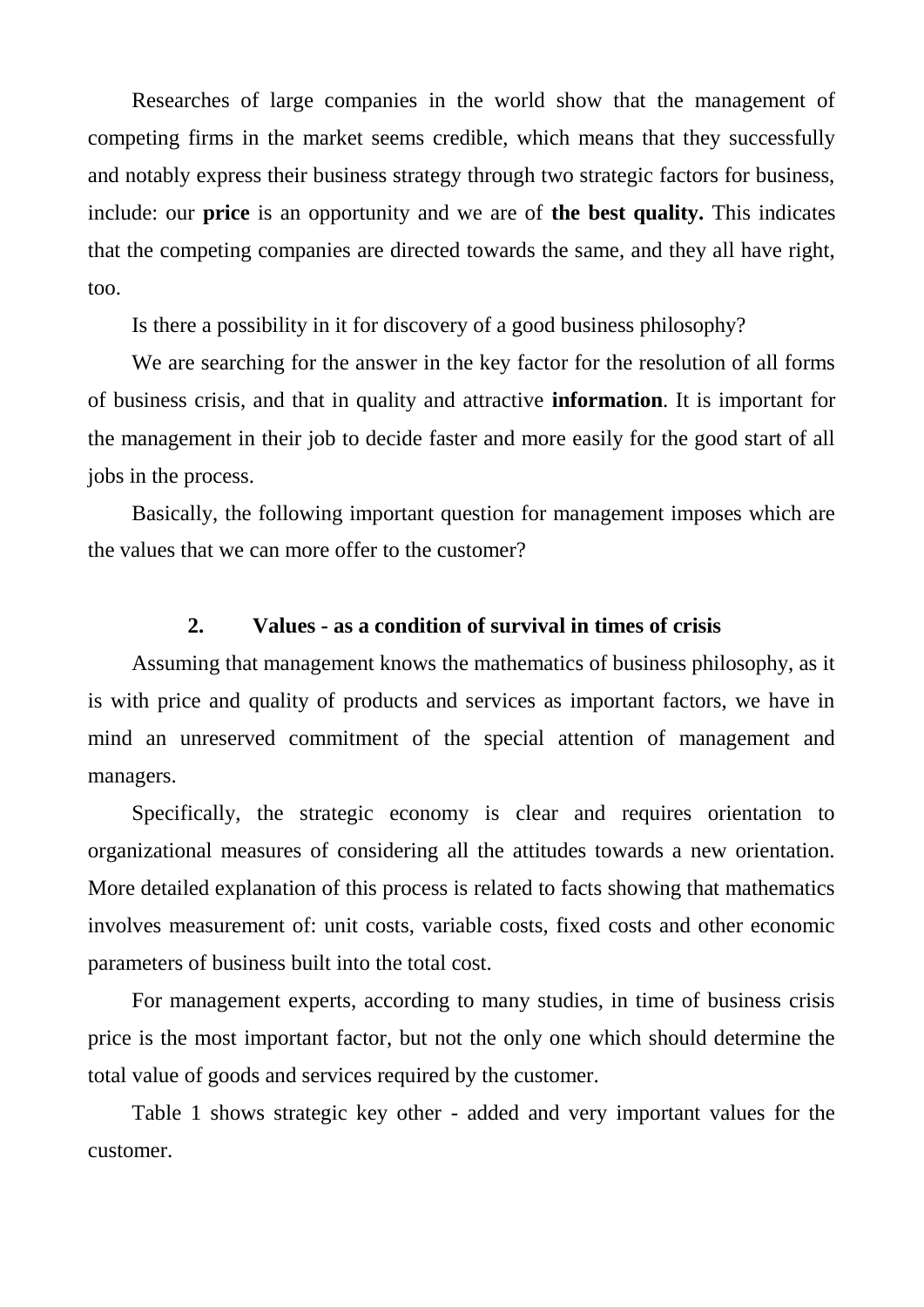| <b>Added values</b>                   | Customer                                                                  |
|---------------------------------------|---------------------------------------------------------------------------|
| Flexibility for specific requirements | 1. Interactive business relationship between customer and<br>manufacturer |
| Security                              | 2. Customer's trust in business partner as a supplier and<br>manufacturer |
| Promptness of service<br>Feedback     | 3. Update and quality<br>4. Efficiency and effectiveness of business      |

Table 1. Added value as a basis to meet customer requirements

Basically, it can be seen, that if the management is to work well it has to think that not the customers nor other target groups of consumers should take certain things as without saying, but the point is to find a way that is rational and efficient, so that all the values the manufacturer offers to the market are well reviewed, which means that it is of most significance for the customer to get all the information which are of self-interest for the successful growth and development of the company.

2.1 Strategy and crisis that strengthen brands

In times of business crisis customers worldwide, in fact, do not want and do not like to take risks. They love to buy products for which they are sure and for which they know they have a constantly high quality in accordance to all the requirements of international standards, and therefore, that these products are available with their prices for a large population.

If we follow the economic situation of business of companies in the world, some of them bring crisis in a comparative ratio like in 30's, because just as then, and now the crisis affected a large number of business and industrial companies in all business segments. Truly, many are worried if they have no brand.

How can those who do not have a strong brand in its product range survive?

In the situation in which many companies, small and medium-sized as well as large, lose customers, those companies with strong brand name still enjoy the confidence of customers. Customers believe in their emotions that they will not go wrong if they continue to use products of strong manufacturer that have achieved global brands, because they see a chance of that company to continue with successful business. Specifically, such companies can benefit in times of business crisis.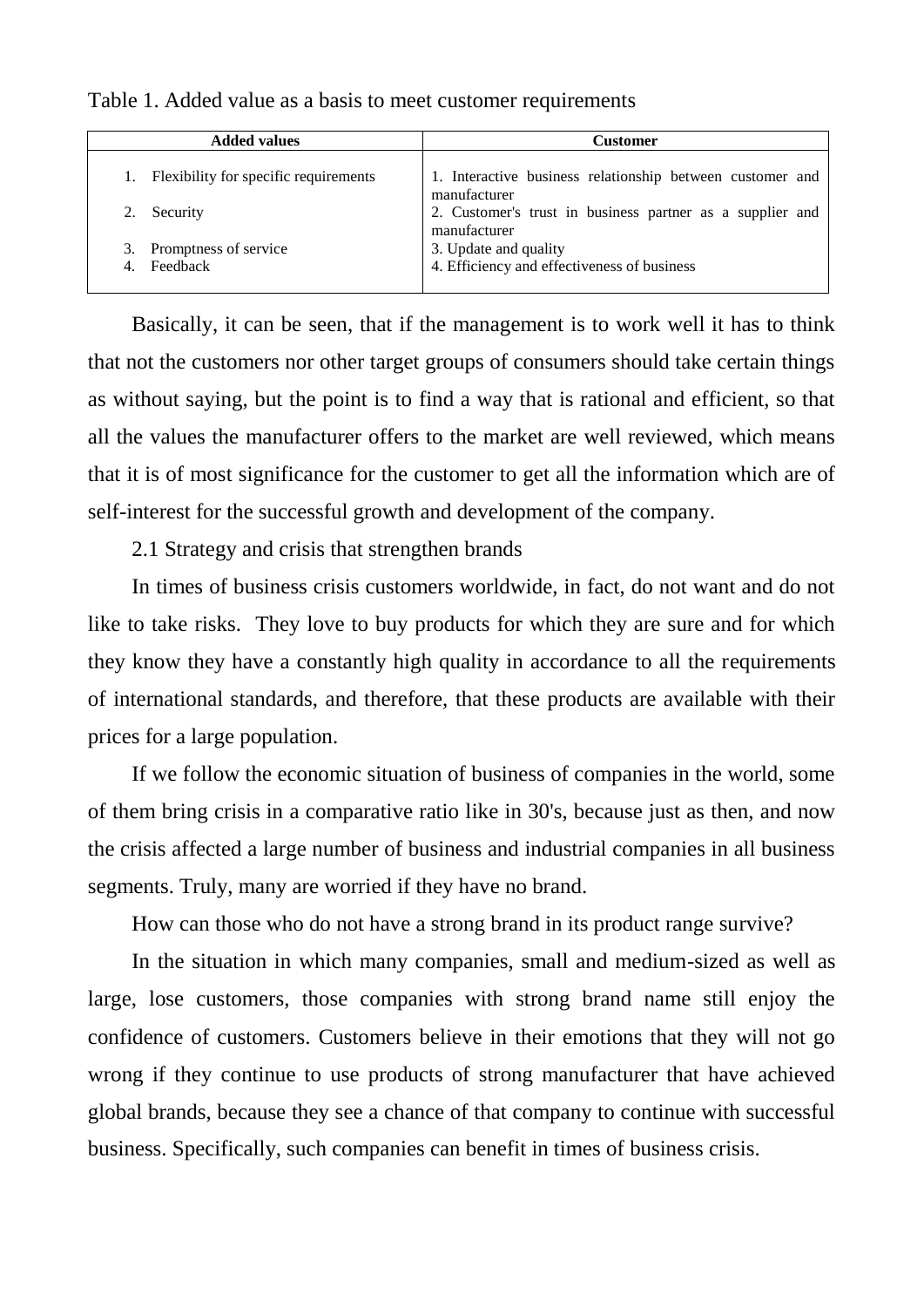Having examples of experts in the world that made their brands popular (Nike, IBM, etc.), through presentation and implementation of its own business philosophy: ''Just do it'', zero defects, non-expense method and like, they see their coming out of the crisis in making brand, and brand is made by all employees. Strong experts from all around the world who have created successful companies say that the best people should be hired, and they should be found. They point out that brands that win are of those manufacturers with best employees. Brand can exclusively be reflected by those who win, people who made brand, gave life to it, maintain it and develop. Every brand manufacturer can be as good as a number of good people it hired, experts, competent, communicative, and flexible. All consumers generally use only brands of manufacturers that are trusted.

2.2 Evaluation of innovations

Research shows that many U.S. companies (over 80%) state that the key value and priority for modern business is innovation. One of the key goals of every modern company should be an increase of innovation performances and innovation of its employees in order to gain advantage over the competition, in terms of increase in total profits and market share.

This task increases the company's development. Increasing the innovative performances is a priority and a big struggle of modern management and managers. This justifies the fact that companies are structured from the challenges for modern organizational culture and business strategy that rapidly aims to successfully maintain the continuity of their efficiency, reduce of the costs, and other important **values**.

Brand in ''crisis'' must be prepared for any changes in the environment, as well for the modernization as for transformation of the existing formed shape. The key to success in the market environment is linked to the strategic objective focused on innovation and completely new forms of products and services created on basis of inventions. Table 2 gives the basic characteristics of a good product that achieved the highest performances and characteristics of customers as consumers of that brand.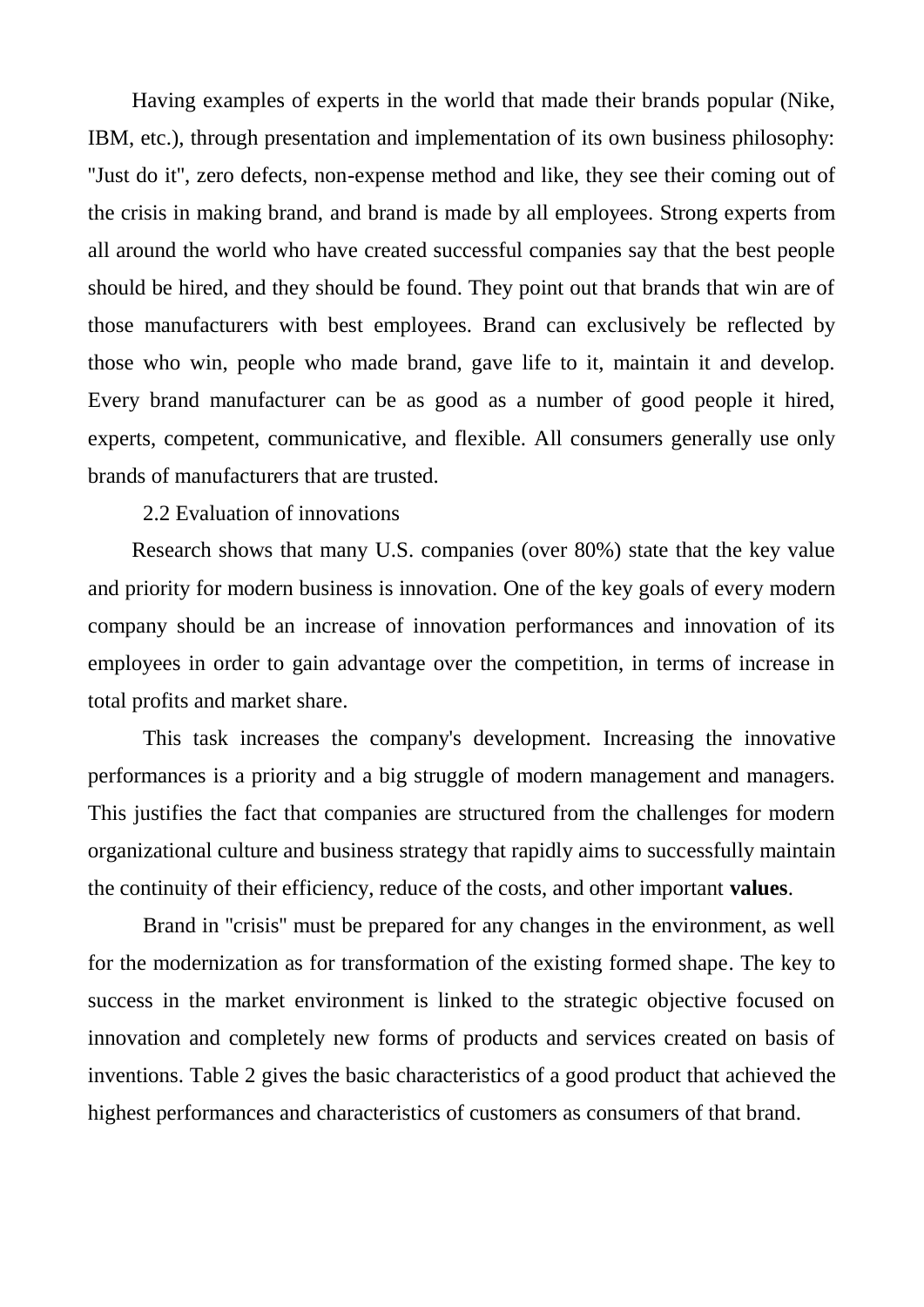Table 2. Strategy of a good product with basic characteristics of the two entities

| <b>Marketing</b>                                                                                                             | <b>Customers</b>                                                                |
|------------------------------------------------------------------------------------------------------------------------------|---------------------------------------------------------------------------------|
| 1. Innovative brand as a condition for the success of<br>a company                                                           | Backed by good products and customers of that<br>product<br>Satisfaction of use |
| 2. Consumption and sales                                                                                                     | The belief of customers in good quality<br>3.                                   |
| 3. Constant product quality<br>4. An excellent product as an added value<br>on which customers are willing to<br>spend money | Customers spend more than on similar non-branded<br>4.<br>products              |

A good position of a **strategic intent** of a company was formed on the premise that the most quality products are not created with the idea to achieve that reputation in a competitive market, but on profitable product and service, and company to support and implement this idea in practice.

Achieving such a state of business is actually completely achieved goal of a company and a great marketing success in this, because this moment is actually a state in which the information is disclosed, that the whole world knows for this. Every marketing move is actually a created firm ground on which to build the best marketing ventures, when an advertising itself tends to promote products every time.

# **3. The basics of strategic intent for survival in times of crisis**

In order for organizations, companies to survive and do business successfully in a time of crisis, it is necessary to implement five key business characteristics in its plan (Table 3).

| <b>Strategic intent</b>                         | Goal                                                                                                    |
|-------------------------------------------------|---------------------------------------------------------------------------------------------------------|
| Maintain perspective                            | <clear communication<="" th=""></clear>                                                                 |
| Constant research of<br>potential<br>new        | <constant of="" or="" presentation="" product="" services<="" th="" the="" value=""></constant>         |
| customers                                       | we give the customer                                                                                    |
| Focus on solving problems, not on the<br>3.     | <focus can="" customer<="" goods="" how="" much="" of="" on="" reduce="" th="" the="" value=""></focus> |
| price for this product                          | operating costs                                                                                         |
| Good relations with customers are the key<br>4. | <open about<="" colleagues="" discussion="" th="" with=""></open>                                       |
| to guaranteed success                           | the value of products and services                                                                      |
| intent<br>Strategic<br>implies<br>good<br>a     | <synergetic between="" company<br="" relationship="">management and</synergetic>                        |
| opportunity                                     | customer                                                                                                |
|                                                 |                                                                                                         |

Table 3. Strategic intent for survival in a crisis

Strategy of creative leaders to competitiveness

The strategy of creating new ideas that will fundamentally contribute to the business development and steady state of companies for leaders is of crucial significance.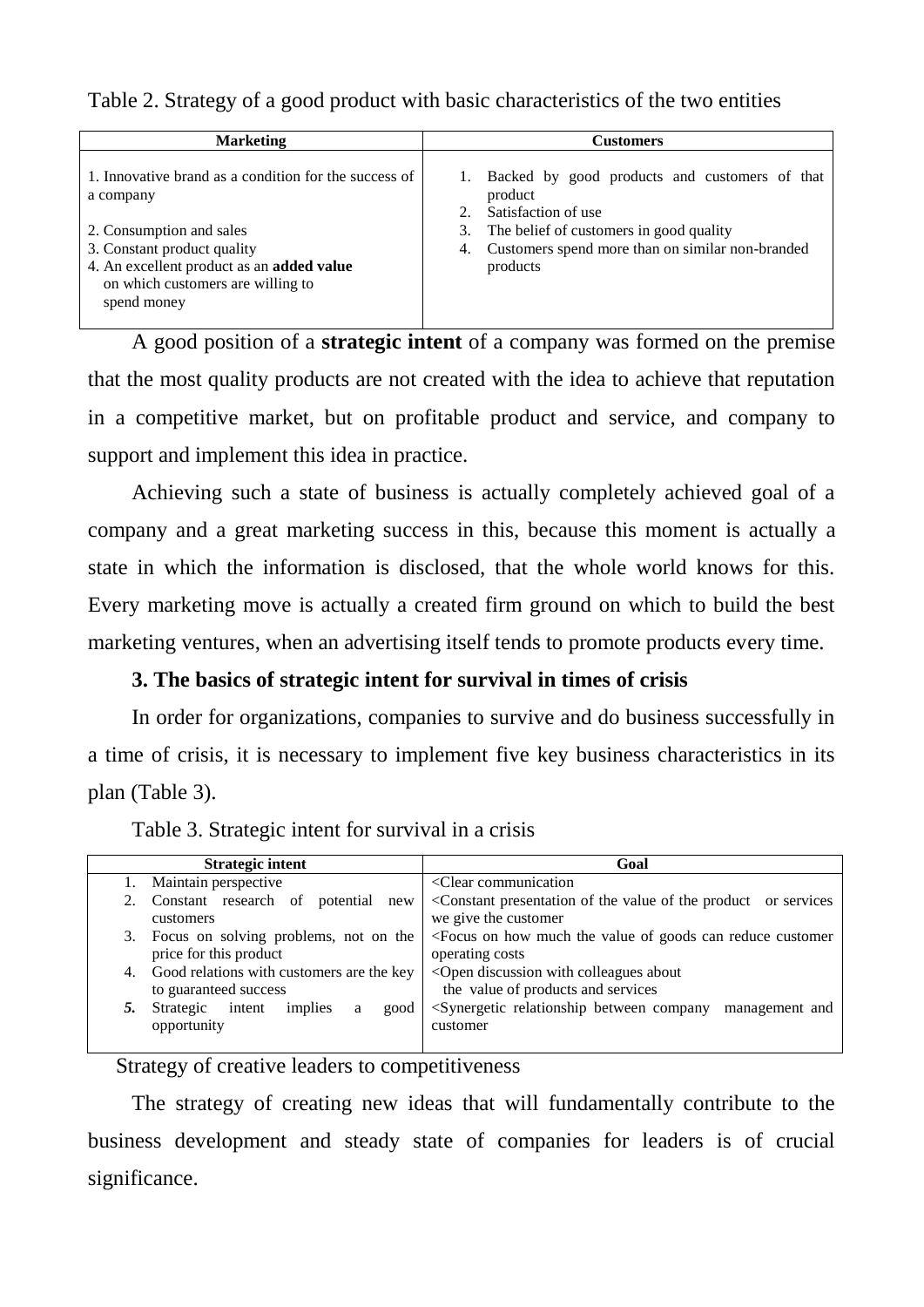How to realize innovative ideas in the field of leadership?

• **First**, the leaders of this type tend their organization always to be focused on activities of creating new ideas.

• **Second**, organizations he leads are in the integration and interaction with customers, including continuous learning from them.

• **Third**, the attitude of a leader is for **all** to be involved in a continuous learning and education on that route

• **Fourth**, introducing successful changes is of essential importance.

To implement and deploy innovative and profitable changes in the company plays an important role:

1. Type of creative leader

2. Creative intelligence of leader.

Table 4 provides the main factors that determine the creativity of leader and their innovative potential.

Table 4 Creativity and inspiration of leader

| <b>Factors of leader's creativity</b>                                                                                                                                | <b>Results in the company</b>                                                                                                                                                                                                                            |
|----------------------------------------------------------------------------------------------------------------------------------------------------------------------|----------------------------------------------------------------------------------------------------------------------------------------------------------------------------------------------------------------------------------------------------------|
| * Creative intelligence<br>* Intuitive and creative intelligence<br>* Stiffness of the onset of the leaders                                                          | > Innovation of the leader themselves and other<br>participants<br>> The changes are introduced after the announcement of a new<br>state<br>> The inspiration for the changes manifested through meetings                                                |
| * Openness to organizational climate and<br>culture<br>* Limitations of the issues of technical activities<br>* Clear insight into future needs and<br>possibilities | about the importance and need for these changes<br>$>$ Confidence rules in general environment<br>> Do not overlook the needs of people, a consequence would<br>be a reluctance to change<br>> Because of it the current problems must not be<br>ignored |

Bearing in mind the fact that successful leadership must be understood by all the participants in process, in the first place is a **commitment** of all the employees for these processes. For the environment in which the company operates and for the markets, especially important are: creativity, knowledge and new ideas which leader must present to the public, and all participants of the business process - stakeholders.

# 4. CONCLUSION

Leader, manager and entrepreneur are compact trinity without which no modern business strategy would be successful. Most important strategies given in this